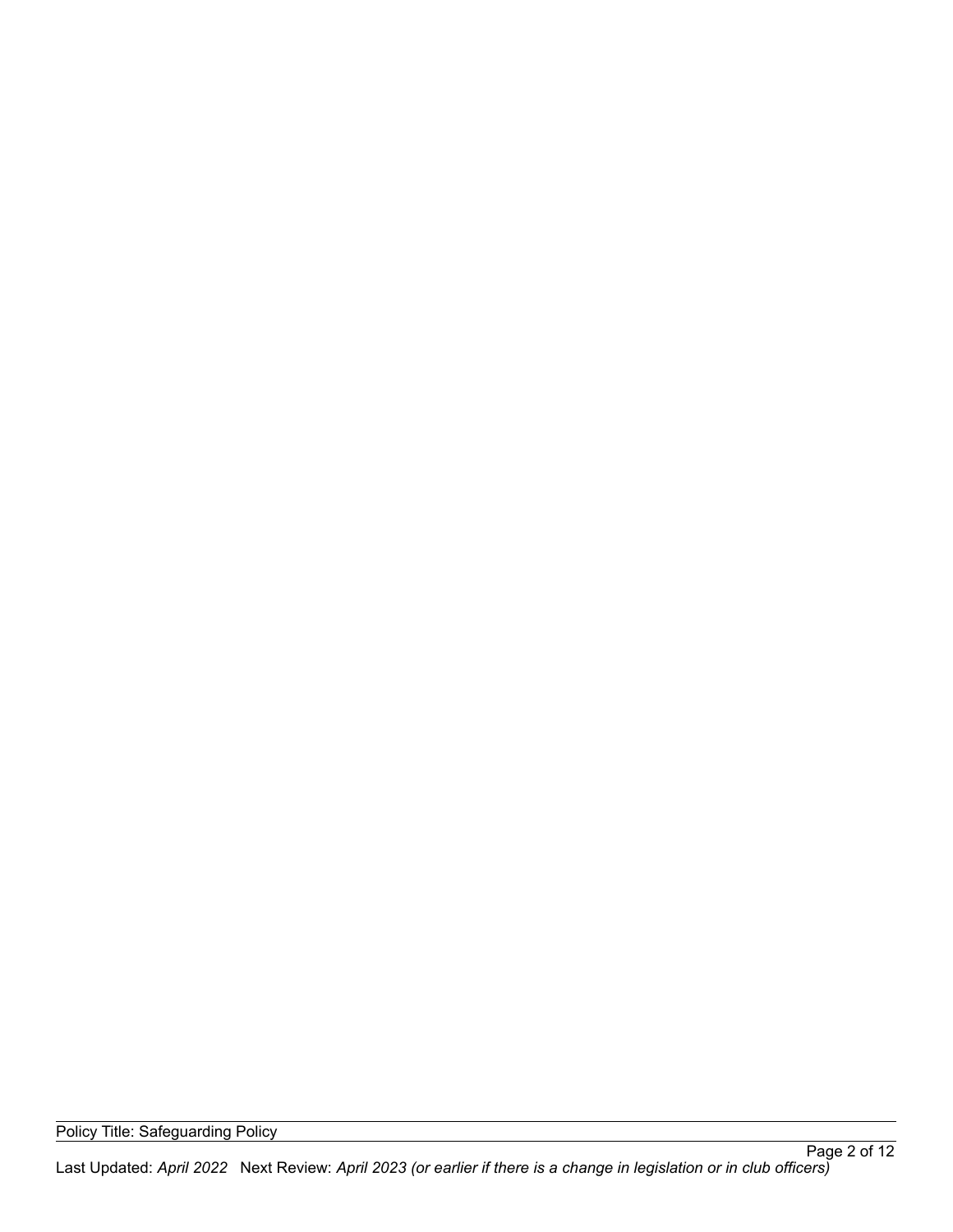## Reporting a Safeguarding Concern within the Tennis Environment

How to respond to concerns that arise within a tennis environment

For Tennis Wales / Tennis Scotland cases, on-going consultation will take place with them.



#### Policy Title: Safeguarding Policy

Last Updated: *April 2022* Next Review: *April 2023 (or earlier if there is a change in legislation or in club officers)*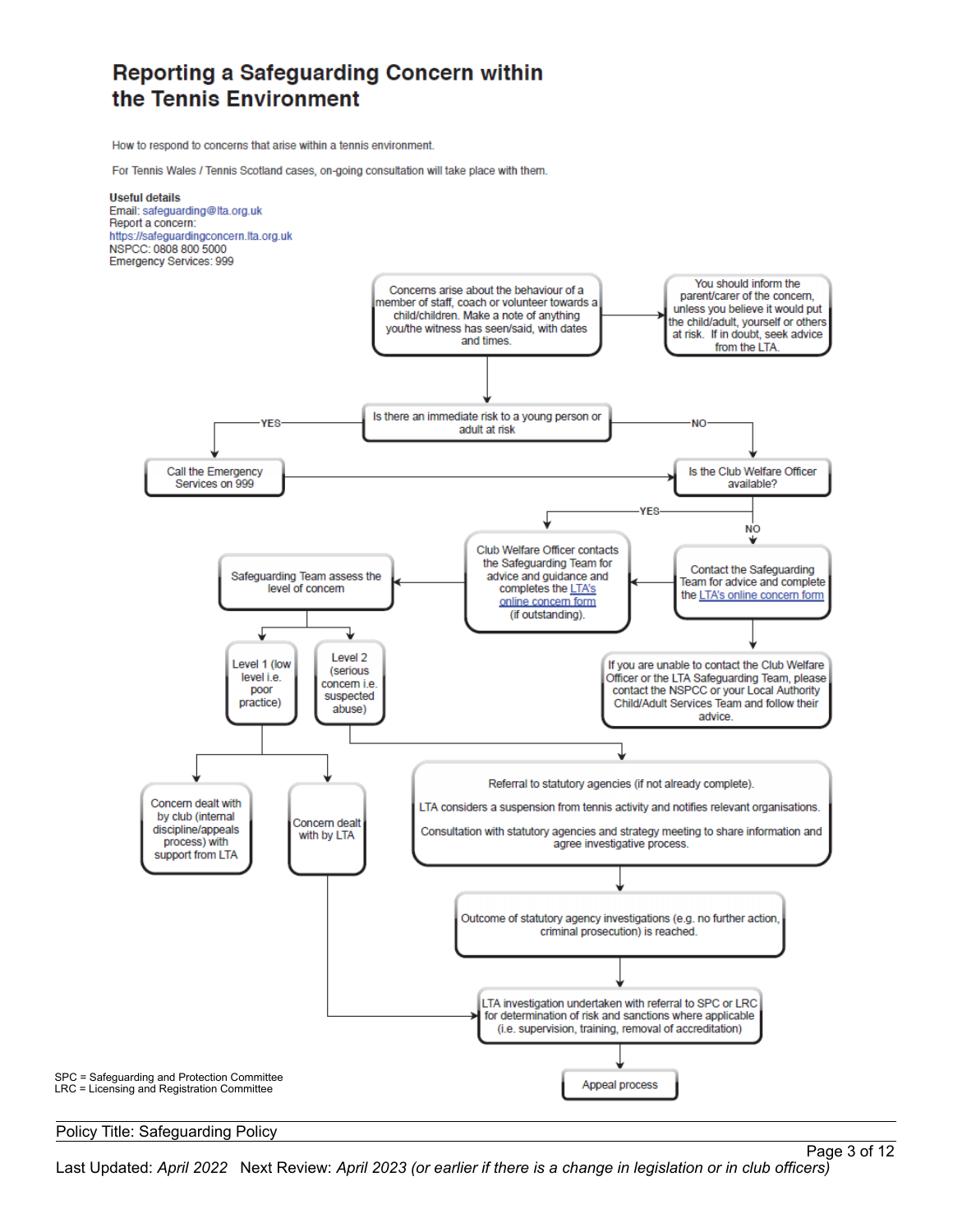## **Safeguarding Policy**

#### **1. Policy statement**

The **North East Visually Impaired Tennis Club** is committed to prioritising the well-being of all children and adults at risk, promoting safeguarding in our club at all times, including all programmes and events we run. All activities, events and trips arranged by the club run in accordance with the LTA's Safeguarding at Events and Competitions guidance. This Policy strives to minimise risk, deliver a positive tennis experience for everyone and respond appropriately to all safeguarding concerns/disclosures.

#### 2. **Use of terminology**

**Child:** a person under the age of eighteen years.

Note that some legislation in Scotland defines a child as a person under sixteen years old. However, where there is any safeguarding concern, anyone under the age of 18 is regarded as a child unless advised otherwise by the LTA Safeguarding Team .

**Adult at risk:** a person aged eighteen years or over who is, or may be, in need of community care services by reason of disability, age or illness; and is, or may be, unable to take care of, or unable to protect him or herself against abuse or neglect.

**Safeguarding children:** protecting children from abuse and neglect, preventing the impairment of children's health or development, ensuring that they grow up in circumstances consistent with the provision of safe and effective care, and taking action to enable all children to have the best life chances.

**Safeguarding adults at risk:** protecting adults from abuse and/or neglect. Enabling adults to maintain control over their lives and make informed choices without coercion. Empowering adults at risk, consulting them before taking action, unless someone lacks the capacity to make a decision, or their mental health poses a risk to their own or someone else's safety, in which case, always acting in his or her best interests.

*(See appendix A for full glossary of terms)*.

#### **3. Scope**

This Policy is applicable to all staff, volunteers, committee members, coaches and club members. It is in line with national legislation and applicable across the UK.

Advice, guidance and support is available from the LTA Safeguarding Team.

#### **4. Responsibility for the implementation of the Safeguarding Policy, Code of Conduct and Reporting Procedure**

#### **SAFEGUARDING IS EVERYONE'S RESPONSIBILITY: NOT RESPONDING TO A SAFEGUARDING CONCERN IS NOT AN OPTION.**

- Our club's committee has overall accountability for this Policy and its implementation
- Our club Welfare Officer *Steve Trewick* is responsible for updating this Policy in line with legislative and club developments
- All individuals involved in/present at the club are required to adhere to the Policy and Code of Conduct
- The LTA Safeguarding Team and Tennis Scotland, Tennis Wales and Tennis Foundation Safeguarding Leads can offer support to help clubs proactively safeguard.

#### **Where there is a safeguarding concern/disclosure:**

Policy Title: Safeguarding Policy

Last Updated: *April 2022* Next Review: *April 2023 (or earlier if there is a change in legislation or in club officers)*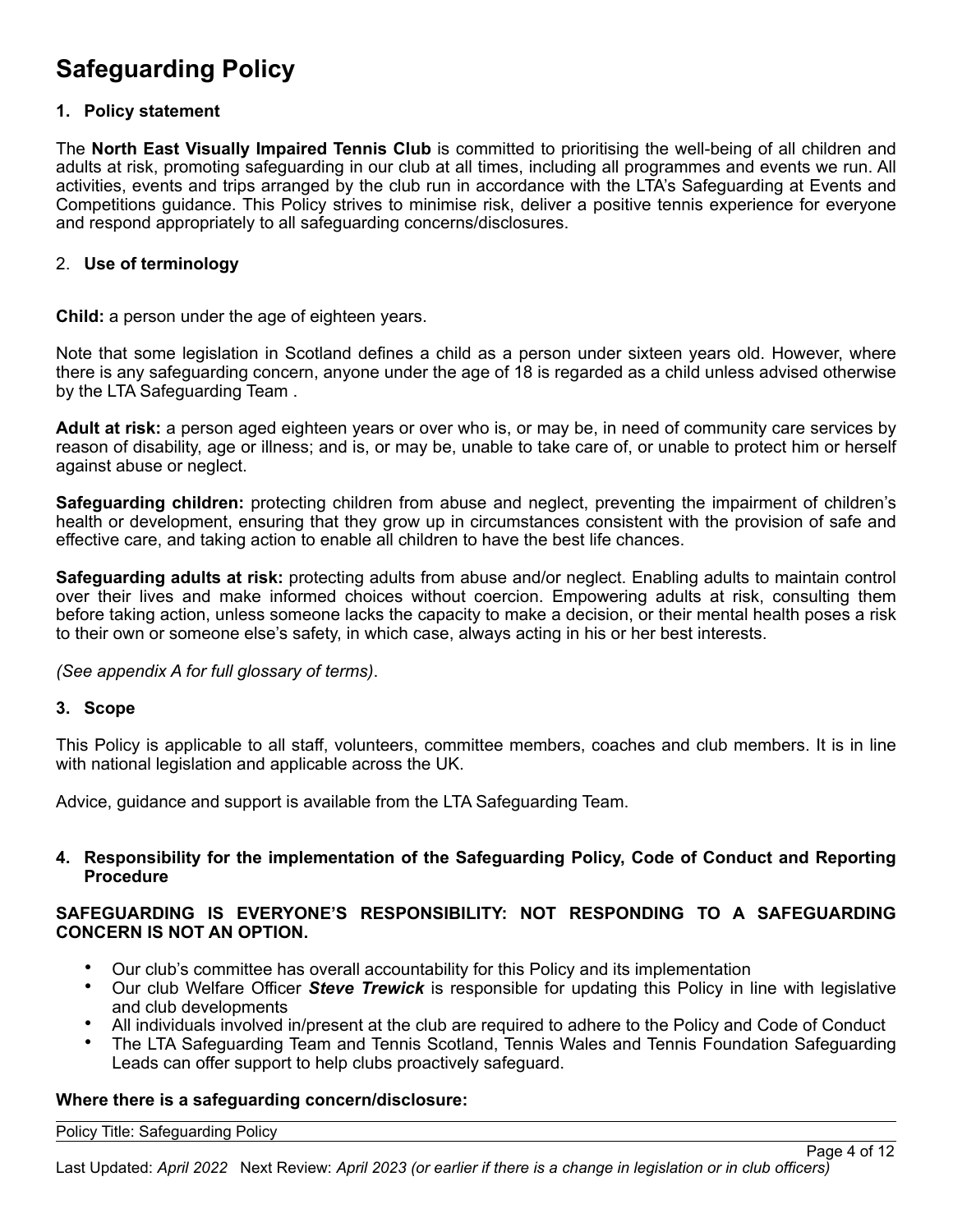- The individual who is told about, hears, or is made aware of the concern/disclosure is responsible for following the Reporting a Safeguarding Concern Procedure shown in the flowchart at the beginning of this policy. Unless someone is in immediate danger, they should inform their club Welfare Officer, LTA Safeguarding Team or National Safeguarding Lead.
- The club Welfare Officer and Safeguarding Leads are responsible for reporting safeguarding concerns to the LTA Safe Safeguarding Team.
- The LTA Safeguarding Team is responsible for assessing all safeguarding concern/disclosures that are reported to them and working with the club Welfare Officer and National Safeguarding Leads to follow up as appropriate on a case-by-case basis, prioritising the well-being of the child/ adult at risk at all times. Dependent on the concern/disclosure, a referral may be made to:
	- o The police in an emergency (999).
	- o Local Authority Children's Services (Children's Safeguarding Standards Unit. Tel: 0191 211 6730).
	- o Local Authority Adult Services (Newcastle City Council. 0191 278 8377).
	- o Designated Officer (England only) for concerns/disclosures about a member of staff, consultant, coach, official or volunteer (Melanie Scott, Local Authority Designated Officer, Newcastle City Council. Tel 0191 211 6730).
	- o Disclosure and Barring Service (or Disclosure Scotland; Adult Social Work Team or Health and
	- o Social Service Department (Channel Islands) for concerns/disclosures about a member of staff, consultant, coach, official or volunteer (DBS Helpline 03000 200 192).

#### 5. **Breaches of the Safeguarding Policy, Code of Conduct and Reporting Procedure**

Breaches of this Policy and/or failure to comply with the outlined responsibilities may result in the following:

- Disciplinary action leading to possible exclusion from the club, dismissal and legal action<br>• Termination of current and future roles within the club and roles in other clubs, the LTA
- Termination of current and future roles within the club and roles in other clubs, the LTA, Tennis Wales, Tennis Scotland and the Tennis Foundation*.*

Actions taken by players, parents or carers, staff, consultants, volunteers, officials, coaches inside or outside of the club that are seen to contradict this Policy may be considered a violation of this Policy. Where an appeal is lodged in response to a safeguarding decision made by the club, the individual should adhere to the club's appeal procedure.

#### **6. Whistleblowing**

o

Safeguarding children and adults at risk requires everyone to be committed to the highest possible standards of openness, integrity and accountability. As a club, we are committed to encouraging and maintaining a culture where people feel able to raise a genuine safeguarding concern and are confident that it will be taken seriously.

#### **What is whistle blowing?**

In the context of safeguarding, "whistle blowing" is when someone raises a concern about the well-being of a child or an adult at risk.

A whistle blower may be:

- a player;<br>• a volunte
- a volunteer;
- a coach;
- other member of staff;<br>• an official:
- an official;<br>• a parent:
- a parent;
- a member of the public.

#### **How to raise a concern about a child or an adult at risk at the club**

If a child or an adult at risk is in immediate danger or risk of harm, the police should be contacted by calling 999.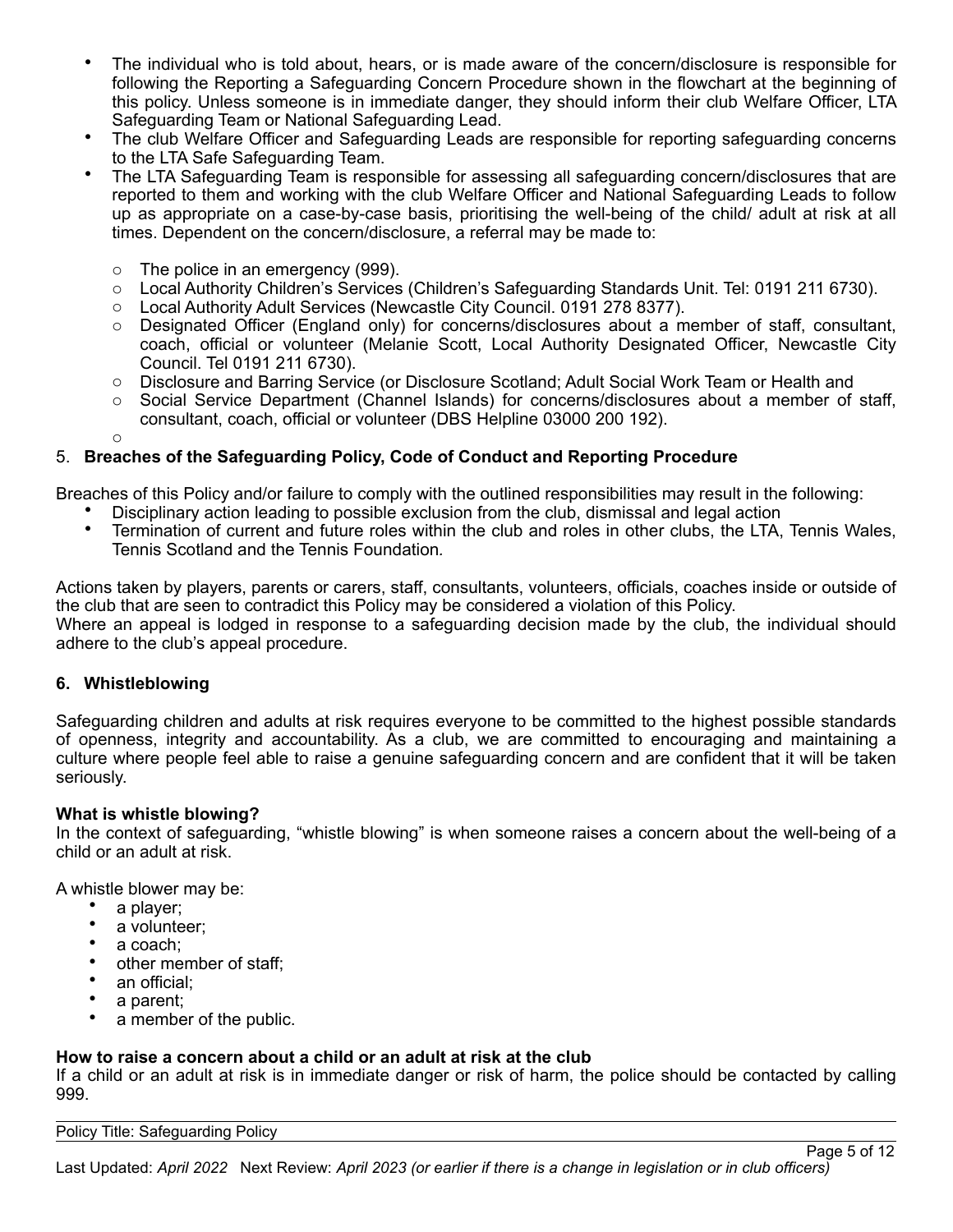Where a child or an adult at risk is not in immediate danger, any concerns about their well-being should be made without delay to the Club Welfare Officer. The Club Welfare Officer will pass the details of the concern on to the LTA Safeguarding Team at the earliest opportunity and the relevant local authority and the police will be contacted, where appropriate.

If, however, the whistle blower does not feel comfortable raising a concern with the Club Welfare Officer, the whistle blower should contact the LTA Safeguarding Team directly, the Local Authority Designated Officer (LADO) or the NSPCC on 0808 800 5000.

The Club Welfare Officer can be contacted on: *Steve Trewick. 07889 762 580 steve.trewick@icloud.com*

#### **Information to include when raising a concern**

The whistle blower should provide as much information as possible regarding the incident or circumstance which has given rise to the concern, including:

- their name and contact details (unless they wish to remain anonymous);
- names of individuals involved;
- date, time and location of incident/circumstance; and
- whether any witnesses were present.

#### **What happens next?**

All concerns raised by a whistle blower about the well-being of a child or an adult at risk will be taken seriously and every effort will be made to deal with each concern fairly, quickly and proportionately.

If the whistle blower does not believe that the concern has been dealt with appropriately and wishes to speak to someone outside the club or the LTA Safeguarding Team, the NSPCC Whistleblowing advice line should be contacted on 0800 028 0285 or by emailing [help@nspcc.org.uk](mailto:help@nspcc.org.uk).

#### **Support**

The club will not tolerate any harassment, victimisation or unfair treatment of, and will take appropriate action to protect whistle blowers when they raise a concern in good faith.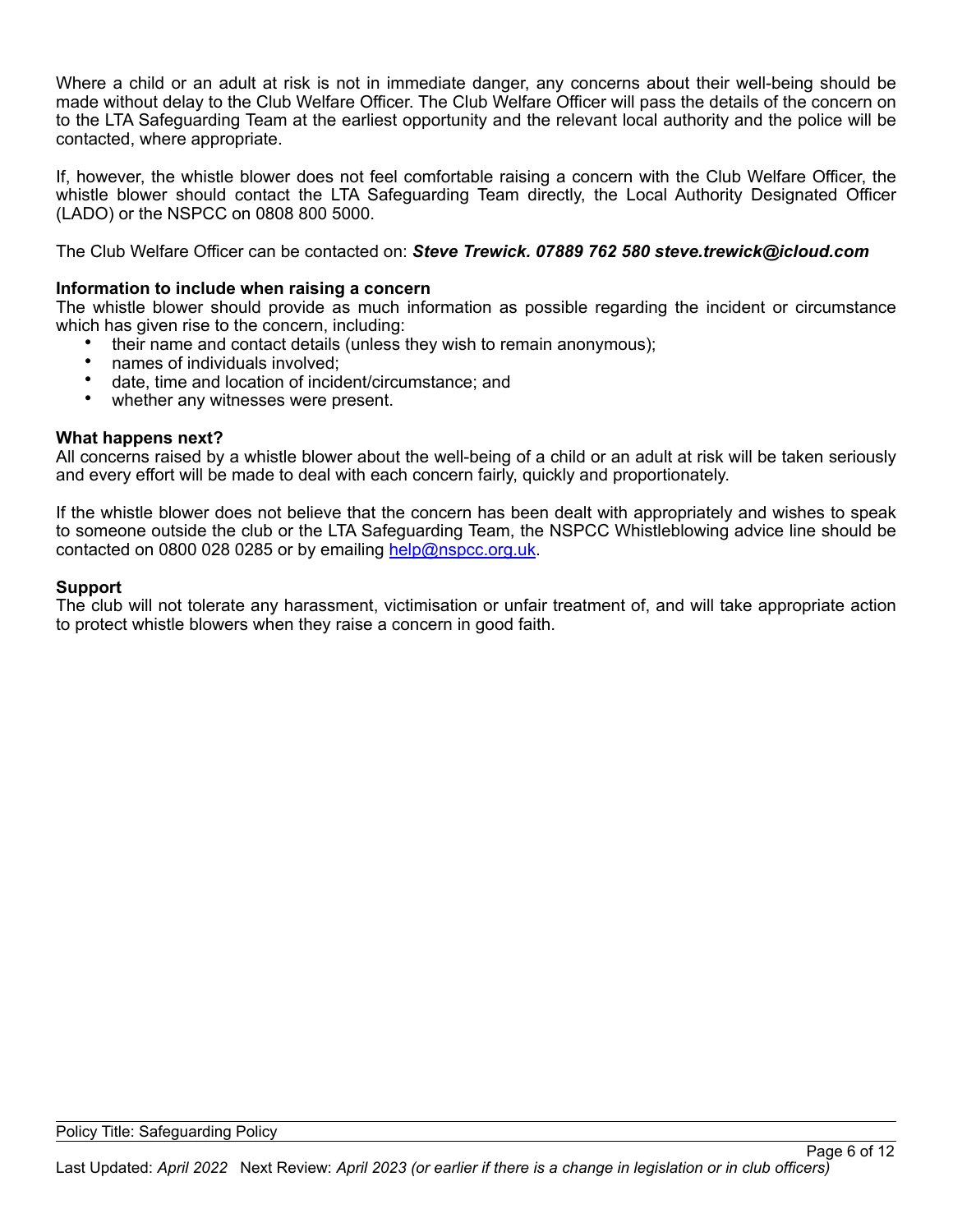## **Codes of Conduct**

#### **All members of staff, volunteers and members agree to:**

- Prioritise the well-being of all children and adults at risk at all times
- Treat all children and adults at risk fairly and with respect
- Be a positive role model. Act with integrity, even when no one is looking
- Help to create a safe and inclusive environment both on and off court
- Not allow any rough or dangerous behaviour, bullying or the use of bad or inappropriate language
- Report all allegations of abuse or poor practice to the club Welfare Officer
- Not use any sanctions that humiliate or harm a child or adult at risk
- Value and celebrate diversity and make all reasonable efforts to meet individual needs
- Keep clear boundaries between professional and personal life, including on social media
- Have the relevant consent from parents/carers, children and adults before taking or using photos and videos
- Refrain from making physical contact with children or adults unless it is necessary as part of an emergency or congratulatory (e.g. handshake / high five)
- Refrain from smoking and consuming alcohol during club activities or coaching sessions
- Ensure roles and responsibilities are clearly outlined and everyone has the required information and training
- Avoid being alone with a child or adult at risk unless there are exceptional circumstances
- Refrain from transporting children or adults at risk, unless this is required as part of a club activity (e.g. away match) and there is another adult in the vehicle
- Not abuse, neglect, harm or discriminate against anyone; or act in a way that may be interpreted as such
- Not have a relationship with anyone under 18 for whom they are coaching or responsible for
- Be acutely aware of the power that coaches and coaching assistants develop over players in the coaching relationship and avoid any intimacy (sexual or otherwise) with players

#### **All children agree to:**

- Be friendly, supportive and welcoming to other children and adults
- Play fairly and honestly
- Respect club staff, volunteers and Officials and accept their decisions
- Behave, respect and listen to your coach
- Take care of your equipment and club property
- Respect the rights, dignity and worth of all participants regardless of age, gender, ability, race, culture, religion or sexual identity
- Not use bad, inappropriate or racist language, including on social media
- Not bully, intimidate or harass anyone, including on social media
- Not smoke, drink alcohol or drugs of any kind on club premises or whilst representing the club at competitions or events
- Talk to the club Welfare Officer about any concerns or worries they have about themselves or others

#### **All parents and carers agree to:**

- Positively reinforce your child and show an interest in their tennis
- Use appropriate language at all times
- Be realistic and supportive
- Never ridicule or admonish a child for making a mistake or losing a match
- Treat all children, adults, volunteers, coaches, officials and members of staff with respect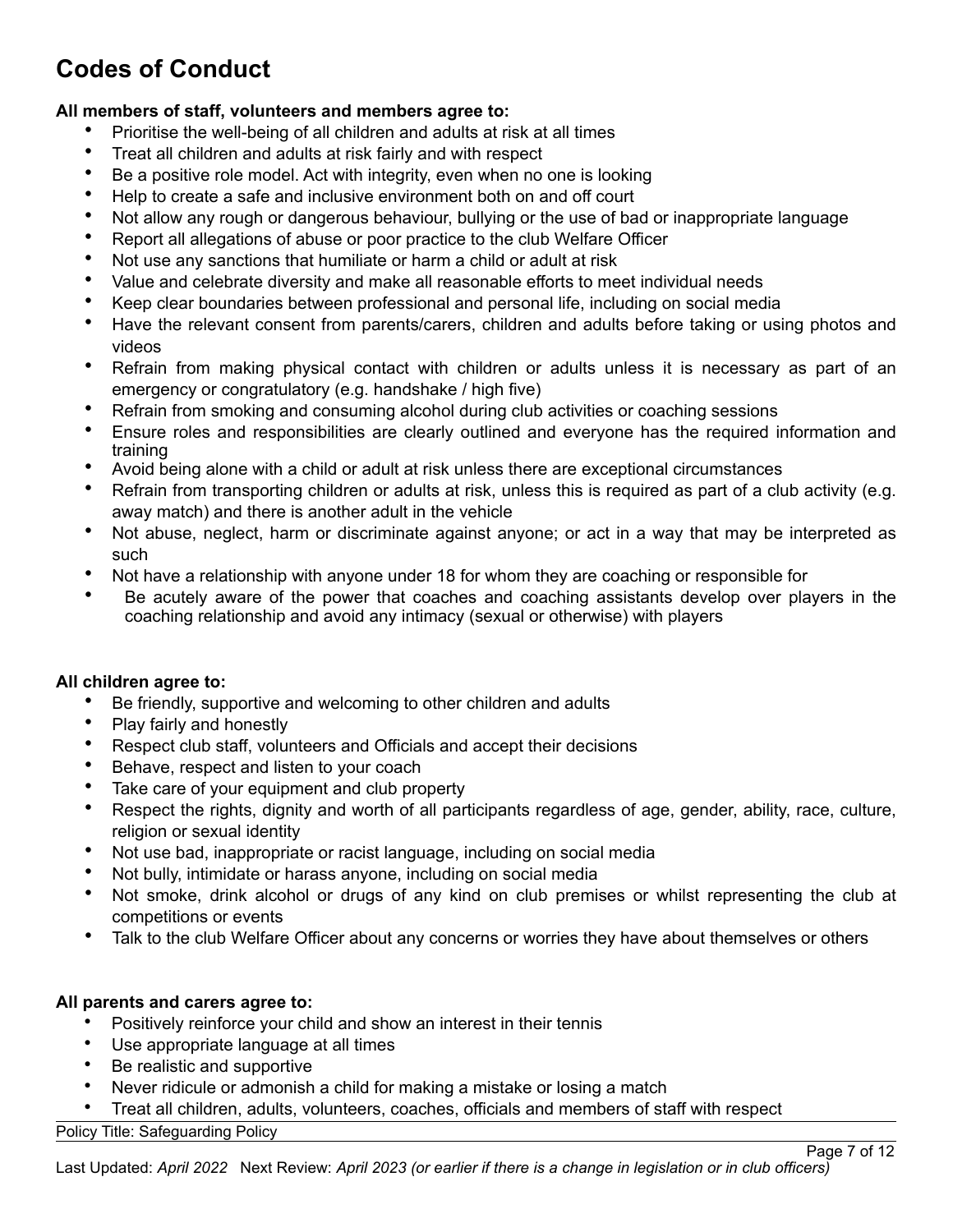- Behave responsibly at the venue; do not embarrass your child
- Accept the official's decisions and do not go on court or interfere with matches
- Encourage your child to play by the rules, and teach them that they can only do their best
- Deliver and collect your child punctually from the venue
- Ensure your child has appropriate clothing for the weather conditions
- Ensure that your child understands their code of conduct
- Adhere to your venue's safeguarding policy, diversity and inclusion policy, rules and regulations
- Provide emergency contact details and any relevant information about your child including medical history

This Policy is reviewed every two years (or earlier if there is a change in national legislation).

This Policy is recommended for approval by:

Club Committee Chair *Graeme Manwell*: Date: 9 April 2022

Club Welfare Officer **Steve Trewick :** Club Welfare Officer **Steve Trewick :** Date: 9 April 2022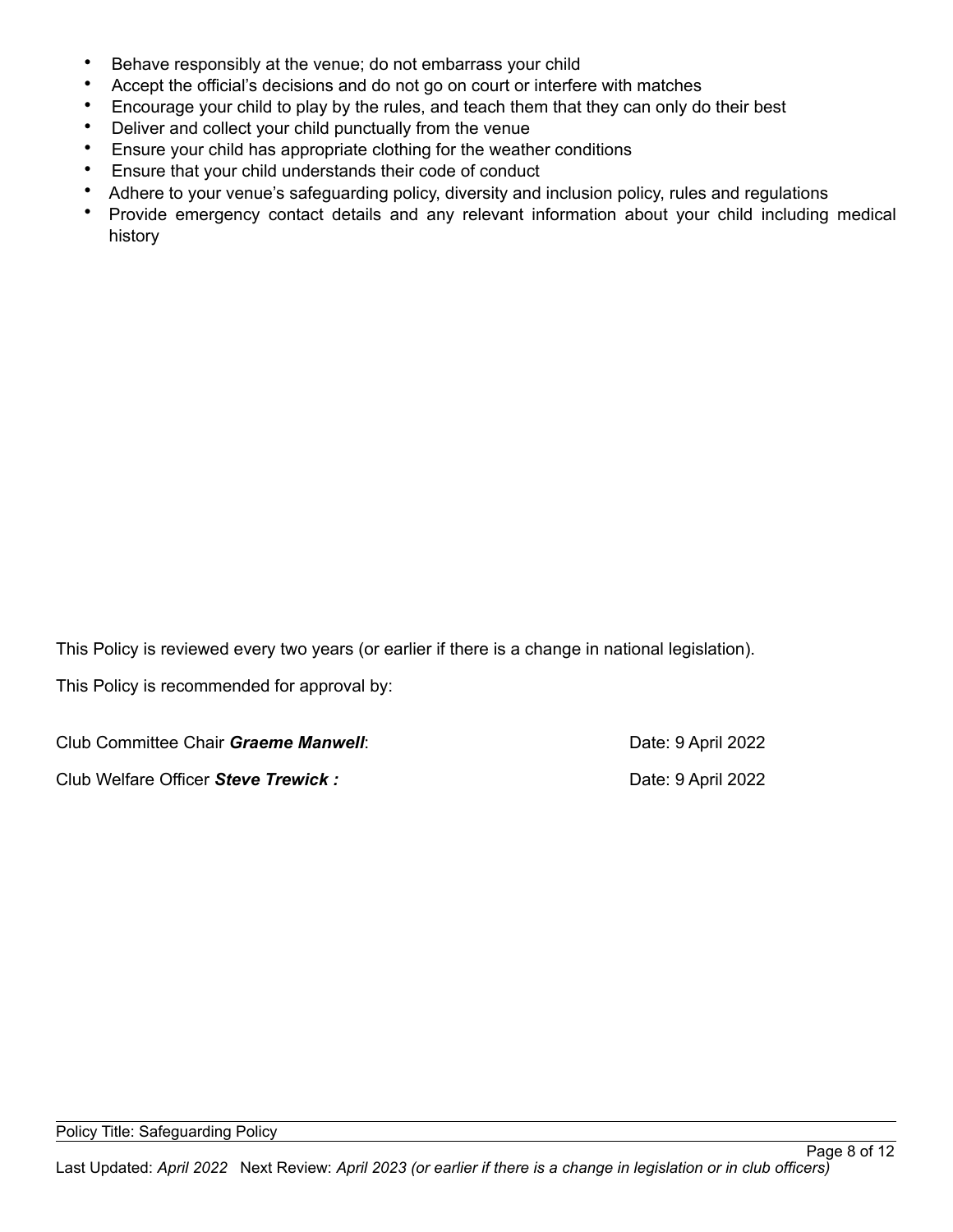## **Appendix A: Glossary of Terms**

**Safeguarding:** protecting **children** from abuse and neglect, preventing the impairment of children's health or development, ensuring that children are growing up in circumstances consistent with the provision of safe and effective care, and taking action to enable all children to have the best life chances. Enabling **adults at risk** to achieve the outcomes that matter to them in their life; protecting their right to live in safety, free from abuse and neglect. Empowering and supporting them to make choices, stay safe and raise any concerns. Beginning with the assumption that an individual is best-placed to make decisions about their own wellbeing, taking proportional action on their behalf only if someone lacks the capacity to make a decision, they are exposed to a life-threatening risk, someone else may be at risk of harm, or a criminal offence has been committed or is likely to be committed.

#### **Abuse and neglect**

**Physical abuse:** A form of abuse which may involve hitting, shaking, throwing, poisoning, burning or scalding, drowning, suffocating or otherwise causing physical harm to a child or adult at risk. Physical harm may also be caused when a parent or carer fabricates the symptoms of, or deliberately induces illness

**Sexual abuse:** Involves forcing or enticing a child or young person to take part in abuse sexual activities, not necessarily involving a high level of violence, whether or not the child is aware of what is happening. The activities may involve physical contact, including assault by penetration (for example, rape or oral sex) or nonpenetrative acts such as masturbation, kissing, rubbing and touching outside of clothing. They may also include non-contact activities, such as involving children in looking at, or in the production of, sexual images, watching sexual activities, encouraging children to behave in sexually inappropriate ways, or grooming a child in preparation for abuse (including via the internet). Sexual abuse is not solely perpetrated by adult males. Women can also commit acts of sexual abuse, as can other children

**Emotional abuse:** The persistent emotional maltreatment of a child or adult at risk such as to cause severe and persistent adverse effects on their emotional development. It may involve conveying to a child/ adult at risk that they are worthless or unloved, inadequate, or valued only insofar as they meet the needs of another person; not giving them opportunities to express their views; deliberately silencing them or 'making fun' of what they say or how they communicate. It may feature age or developmentally inappropriate expectations being imposed, including interactions that are beyond a child or adult at risk's developmental capability, as well as overprotection and limitation of exploration and learning, or preventing them participating in normal social interaction. It may involve seeing or hearing the ill-treatment of another. It may involve serious bullying (including cyber bullying), causing a child or adult at risk to feel frightened or in danger, or the exploitation or corruption of children. Some level of emotional abuse is involved in all types of maltreatment of a child, though it may occur alone.

**Neglect:** The persistent failure to meet a child/ adult at risk's basic physical and/or psychological needs, likely to result in the serious impairment of their health or development. It may involve a parent or carer failing to:

- $\circ$  provide adequate food, clothing and shelter (including exclusion from home or abandonment);
- o protect a child/ adult at risk from physical and emotional harm or danger;
- $\circ$  ensure adequate supervision (including the use of inadequate care-givers); or
- o ensure access to appropriate medical care or treatment.

It may also include neglect of, or unresponsiveness to, a child's or adult at risk's basic emotional needs. Neglect may occur during pregnancy as a result of maternal substance abuse.

#### **Additional examples of abuse and neglect of adults at risk**

**Financial abuse**: having money or property stolen; being defrauded; being put under pressure in relation to money or other property; and having money or other property misused.

**Discriminatory abuse**: treating someone in a less favourable way and causing them harm, because of their age, gender, sexuality, gender identity, disability, socio-economic status, ethnic origin, religion and any other visible or non-visible difference.

#### Policy Title: Safeguarding Policy

Last Updated: *April 2022* Next Review: *April 2023 (or earlier if there is a change in legislation or in club officers)*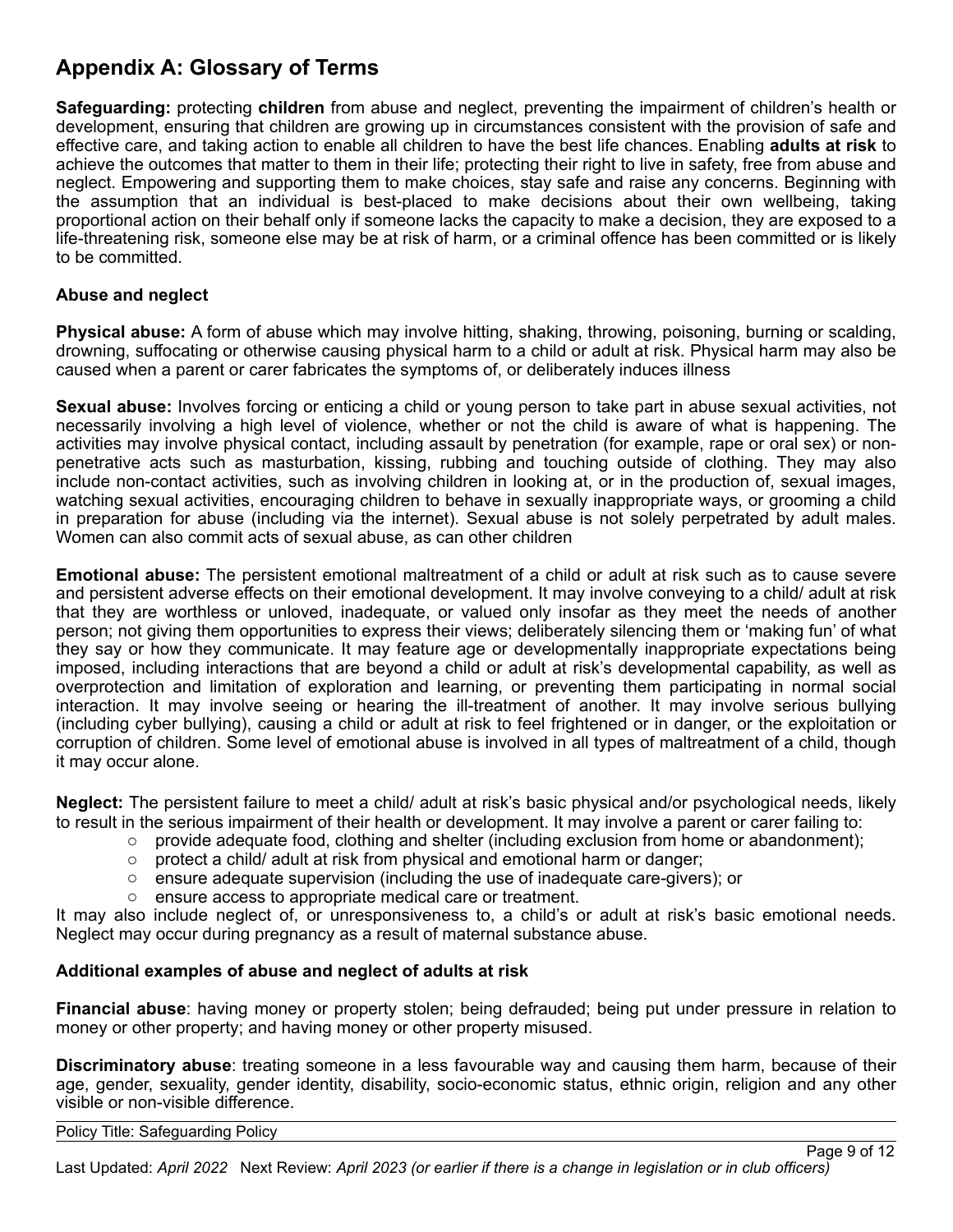**Domestic abuse**: includes physical, sexual, psychological or financial abuse by someone who is, or has been a partner or family member. Includes forced marriage, female genital mutilation and honour-based violence (an act of violence based on the belief that the person has brought shame on their family or culture). Domestic abuse does not necessarily involve physical contact or violence.

**Psychological abuse:** including emotional abuse, threats of harm or abandonment, deprivation of contact, humiliation, blaming, controlling, intimidation, coercion, harassment, verbal abuse, isolation or withdrawal from services or supportive networks.

**Organisational abuse**: where the needs of an individual are not met by an organisation due to a culture of poor practice or abusive behaviour within the organisation.

**Self-neglect:** behaviour which threatens an adult's personal health or safety (but not that of others). Includes an adult's decision to not provide themselves with adequate food, clothing, shelter, personal hygiene, or medication (when indicated), or take appropriate safety precautions

**Modern slavery**: encompasses slavery, human trafficking, criminal and sexual exploitation, forced labour and domestic servitude. Traffickers and slave masters use whatever means they have at their disposal to coerce, deceive and force individuals into a life of abuse, servitude and inhumane treatment.

- A person who is being abused may experience more than one type of abuse
- Harassment, and bullying are also abusive and can be harmful
- Female Genital Mutilation (FGM) is now recognised as a form of physical, sexual and emotional abuse that is practised across the UK
- Child Sexual Exploitation is recognised as a form of sexual abuse in which children are sexually exploited for money, power or status
- Child trafficking is recognised as child abuse where children are often subject to multiple forms of exploitation. Children are recruited, moved or transported to, or within the UK, then exploited, forced to work or sold
- People from all cultures are subject to abuse. It cannot be condoned for religious or cultural reasons
- Abuse can have immediate and long-term impacts on someone's well-being, including anxiety, depression, substance misuse, eating disorders and self-destructive Conducts, offending and antisocial Conduct
- Those committing abuse are most often adults, both male and female. However, child-to-child abuse also takes place.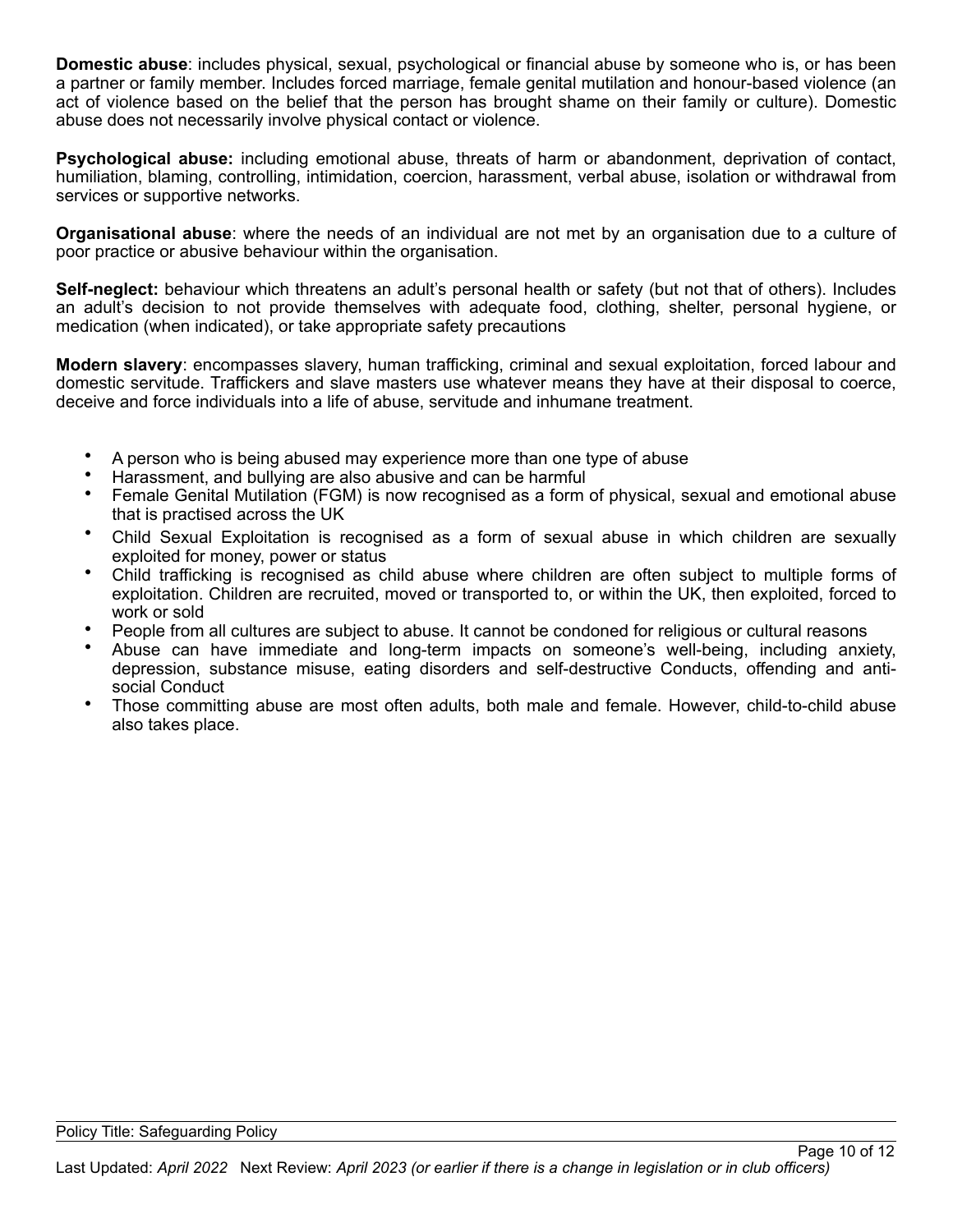### **Appendix B: What to do if a disclosure from a child or adult at risk is made to you:**

- 1. **Listen** carefully and calmly to the individual
- 2. **Reassure** the individual that they have done the right thing and what they have told you is very important
- 3. **Avoid questioning** where possible, and never ask leading questions
- 4. **Do not promise secrecy**. Let the individual know that you will need to speak to the Welfare Officer/ LTA Safeguarding Team because it is in their best interest. If you intend to speak to the police or social care, you should let them know this too.
- 5. **Report the concern.** In an emergency, call the police (999), otherwise talk to the Welfare Officer/LTA Safeguarding Team as soon as possible. Do not let doubt/personal bias prevent you from reporting the allegation
- **6. Record** details of the disclosure and allegation using the LTA's online reporting a concern form within 24 hours*. If you do not have access to the online form, write down the details using what you have available then sign and date it.*